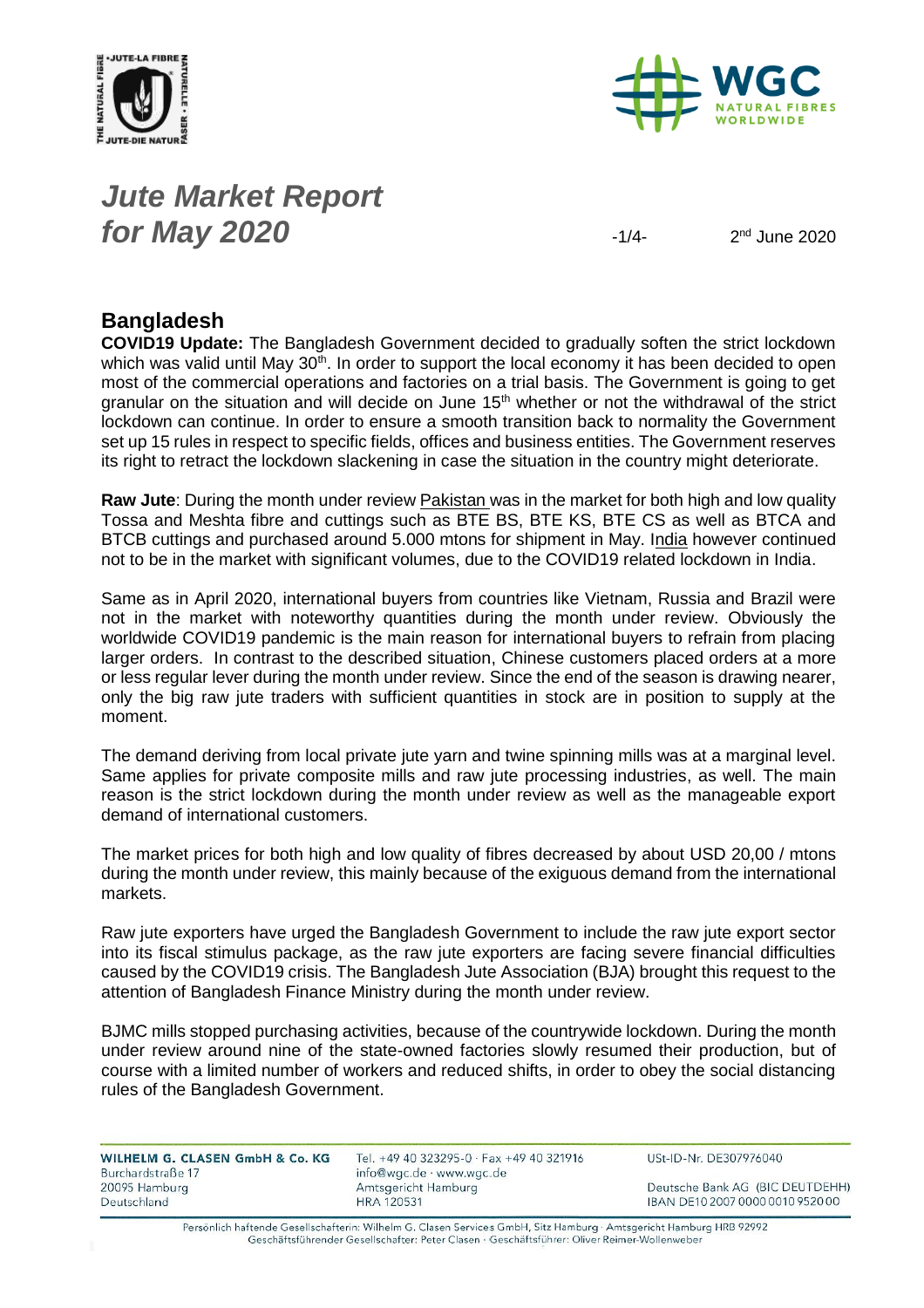



# *Jute Market Report for May* **2020**  $\frac{2}{4}$

 $2<sup>nd</sup>$  June  $2020$ 

According to statistics export earnings from jute and jute products have increased by 14 per cent in the first ten months (July 2019 to April 2020) of the current fiscal year 2019/2020 compared to the same period of the previous fiscal year. In total Bangladesh earned USD 791,3 Mio from the export of jute and jute products and for the first time occupied the second top positon in the export trade by beating the leather sector.

**New Crop:** Since Bangladesh is enjoying ideal weather conditions with moderate rainfalls and good sunshine, the growth of Tossa, White and Meshta/Kenaf plants is quite promising. Luckily worst apprehensions that Cyclone Amphan might destroy a significant number of plants have not been confirmed. Only two per cent of the plants got seriously damaged when Cyclone Amphan hit the the major affected districts such as Satkhira, Chuadanga, Khulna, Jessore and others on May  $20<sup>th</sup>$ .

Quite concerning in regards to new crop is a leaf and hairy caterpillar pest attack which threatens the jute plants in Faridpur district, where around 82,976 hectares (compared to 82,695 hectares in 2019) of land have been brought under jute cultivation this year. Additionally a significant labour shortage worries the farmers in Faridpur. At this particular time it would be necessary to weed out the jute fields but due to the countrywide lockdown many labourers cannot reach the growing areas. In addition a good number of workers is required to rescue the plants from the caterpillar pest attack.

Notwithstanding the described difficulties the farmers are expecting a bumper crop this year. According to first estimations the outcome of new crop Jute and Kenaf will be around 20 per cent higher than last year, which would be around 70 to 75 lakh bales (7-7,5 Mio bales). It is self-evident that it is still too early to judge about the final outcome of this year's crop, but the local assessments are at least quite promising. In any case past years taught us that a final evaluation can only be properly executed during harvest season. All forecasts concerning this years' crop yield to be taken with a pinch of salt.

**Jute Yarn and Twine**: During the month under review a slight increase of export demand for both high and low quality jute yarn and twine from the major importing countries like Turkey, The Middle East and Iran was observed. Same applies for the demand from other regular buyers of Jute Yarns and Twines from countries like USA and Europe. China however was back in the market with a regular demand.

A slight increase of demand from local market for both Hessian and Sacking Quality was observed during the month under review. Same as in March and April the export prices remained stable for both low and high quality jute yarns and twines during the month under review.

In order to obey the governmental rules to curb the spreading of COVID19 in Bangladesh, factories were closed for a period of more than two months. From early respectively mid of May the factories

WILHELM G. CLASEN GmbH & Co. KG Burchardstraße 17 20095 Hamburg Deutschland

Tel. +49 40 323295-0 · Fax +49 40 321916 info@wgc.de · www.wgc.de Amtsgericht Hamburg **HRA 120531** 

USt-ID-Nr. DE307976040

Deutsche Bank AG (BIC DEUTDEHH) IBAN DE10 2007 0000 0010 9520 00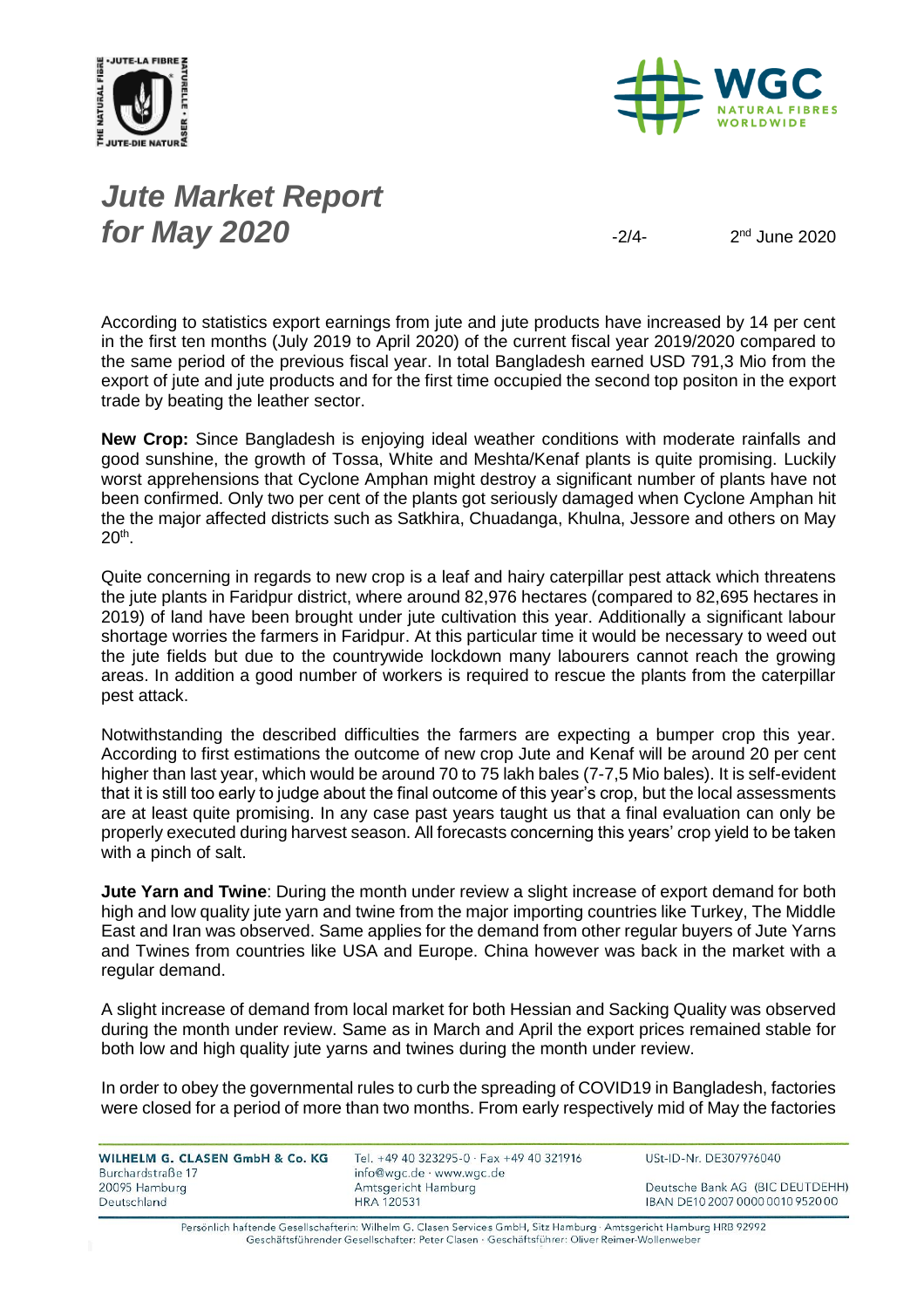



# *Jute Market Report for May 2020*  $\frac{3}{4}$

 $2<sup>nd</sup>$  June  $2020$ 

are allowed to resume production, but with a limited number of workers in order to meet social distancing rules. In order to comply with these rules factories had to reduce shifts and accordingly production capacity. Additionally the factories are obliged to install proper hygienic measures such as disinfection tunnels, frequent hand, feet and body sanitation facilities and to hand out surgical masks for the workers. The reduced production capacity along with the production back-log caused by the strict lockdown leads to delays in shipments and in some cases denial of orders for prompt shipments. Not all mills are equipped to follow these rules and some of them are even short of raw material to run the production and therefore decided to remain closed for the time being.

**Jute Goods**: During the month under review export demand from countries like Africa, China and Vietnam was on a regular level. Same as in April customer from Europe, Australia and USA were barely in the market during the month under review.

During the month under review export demand for Carpet Backing Cloth from importing countries in Europe, UK, Japan, Australia and New Zealand was rather sluggish.

Export price development Jute Goods:

| Hessians:     | unchanged |
|---------------|-----------|
| Sackings JBA: | unchanged |
| CBC:          | unchanged |

#### **India**

**COVID19 Update:** The country wide lockdown in India was extended until end of May, but with certain relaxations for gradual resumption of work. The Indian Jute Mills were allowed to resume production with 30 per cent workforce but unfortunately Cyclone Amphan hit Kolkata heavily and caused damage to a lot of jute mills in and around Kolkata. In addition to the natural catastrophe the mills are struggling with an acute shortage of labour. Many workers returned to their home districts and villages during the time of the lockdown and are yet to come back to the bigger cities. Several international newspaper reported about the misery of the migrant workers in India, who had no other chance but to leave for their home districts during lockdown as they could not earn a living in the metropoles. But since neither busses nor trains or air services were in operation in sufficient numbers a lot of migrant workers stranded in the suburbs of the Indian major cities. Now selected airlines, trains and intercity busses slowly resume operation and trains are running regularly on selected routes to take the migrant workers home.

**Raw Jute**: JBA quotations were not available due to the country wide lockdown in India during the month under review, but it is indicated that prices decreased by around 10 per cent at IRs 4500 for TD-5. At the same time, the Indian government increased the minimum support price for TD-5 by 7,5 per cent to IRs 4225 compared to IRs 3950 per quintal for 2020/2021 season.

| WILHELM G. CLASEN GmbH & Co. KG<br>Burchardstraße 17 | Tel. +49 40 323295-0 $\cdot$ Fax +49 40 321916<br>info@wgc.de · www.wgc.de | USt-ID-Nr. DE307976040                                              |
|------------------------------------------------------|----------------------------------------------------------------------------|---------------------------------------------------------------------|
| 20095 Hamburg<br>Deutschland                         | Amtsgericht Hamburg<br><b>HRA 120531</b>                                   | Deutsche Bank AG (BIC DEUTDEHH)<br>IBAN DE10 2007 0000 0010 9520 00 |
|                                                      |                                                                            |                                                                     |